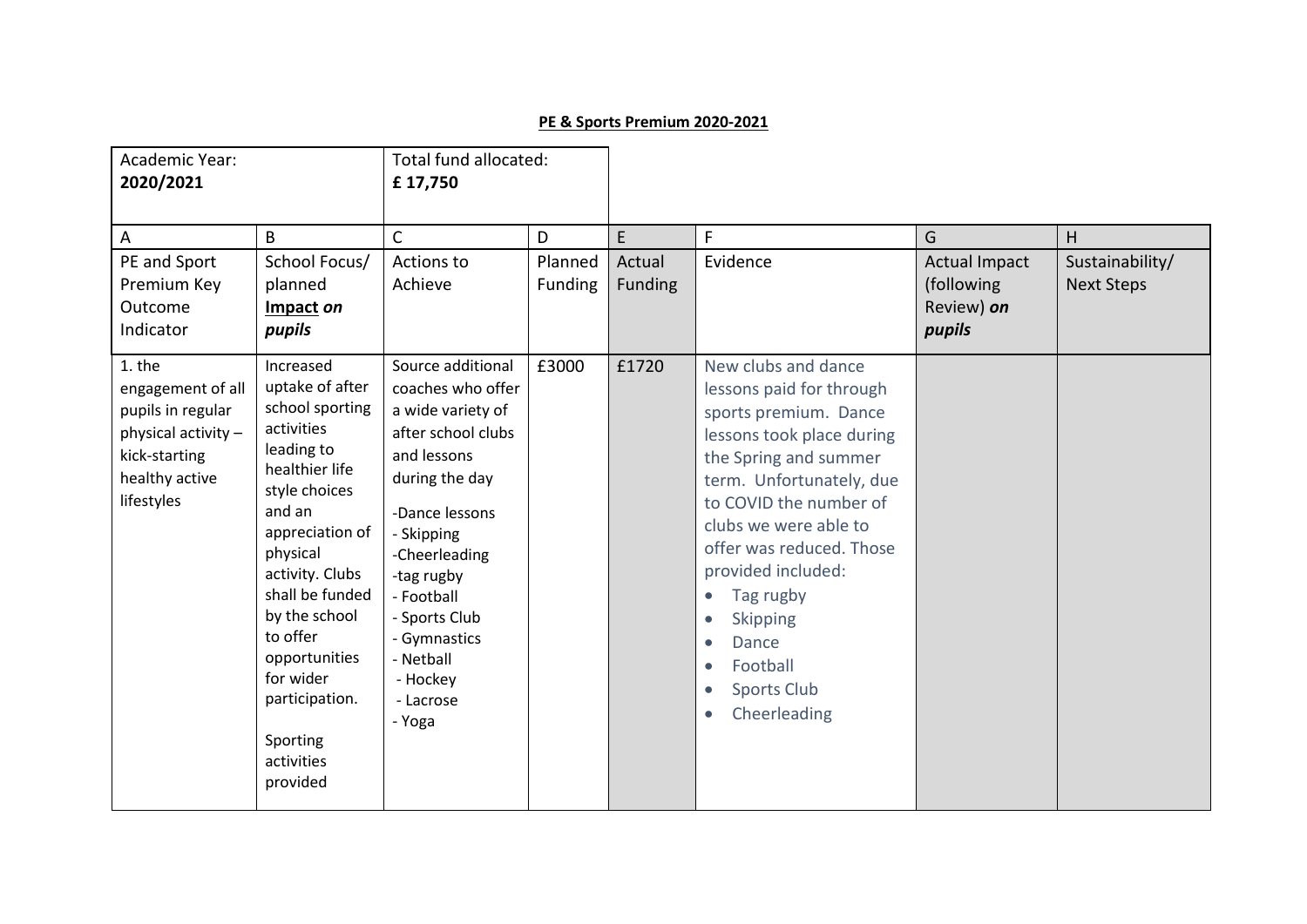|                                                                                   | during the<br>school day<br>when COVID 19<br>prevented after<br>school clubs<br>from taking<br>place          | Daily Boost<br>embedded in<br>school life                                                 | £100.00 | £100.00 | Sports coach runs after<br>school sports club for KS1<br>and KS2<br>Daily Boost embedded in<br>school life, new resources<br>purchased |  |
|-----------------------------------------------------------------------------------|---------------------------------------------------------------------------------------------------------------|-------------------------------------------------------------------------------------------|---------|---------|----------------------------------------------------------------------------------------------------------------------------------------|--|
| 2. the profile of<br>PE and sport                                                 | To provide our<br>pupils with an                                                                              | Increase and<br>broaden profile of                                                        | £1000   | £100    | Lunchtime resources                                                                                                                    |  |
| being raised<br>across the<br>school as a tool<br>for whole school<br>improvement | education that<br>equips them<br>with the<br>behaviours and<br>attitudes<br>necessary for<br>success in their | PE at lunchtimes<br>Celebrate<br>sporting<br>achievements<br>both in and                  |         |         | Twitter and the school<br>newsletter                                                                                                   |  |
|                                                                                   | next stage of<br>their learning.<br>Increase<br>appreciation of                                               | outside of school<br>Host sporting<br>events which<br>raise profile of PE<br>with parents |         | £600.00 | Sports Day - new<br>resources                                                                                                          |  |
|                                                                                   | physical<br>education<br>amongst<br>parents and<br>carers                                                     | Share<br>accomplishments                                                                  |         |         | Twitter and the school<br>newsletter                                                                                                   |  |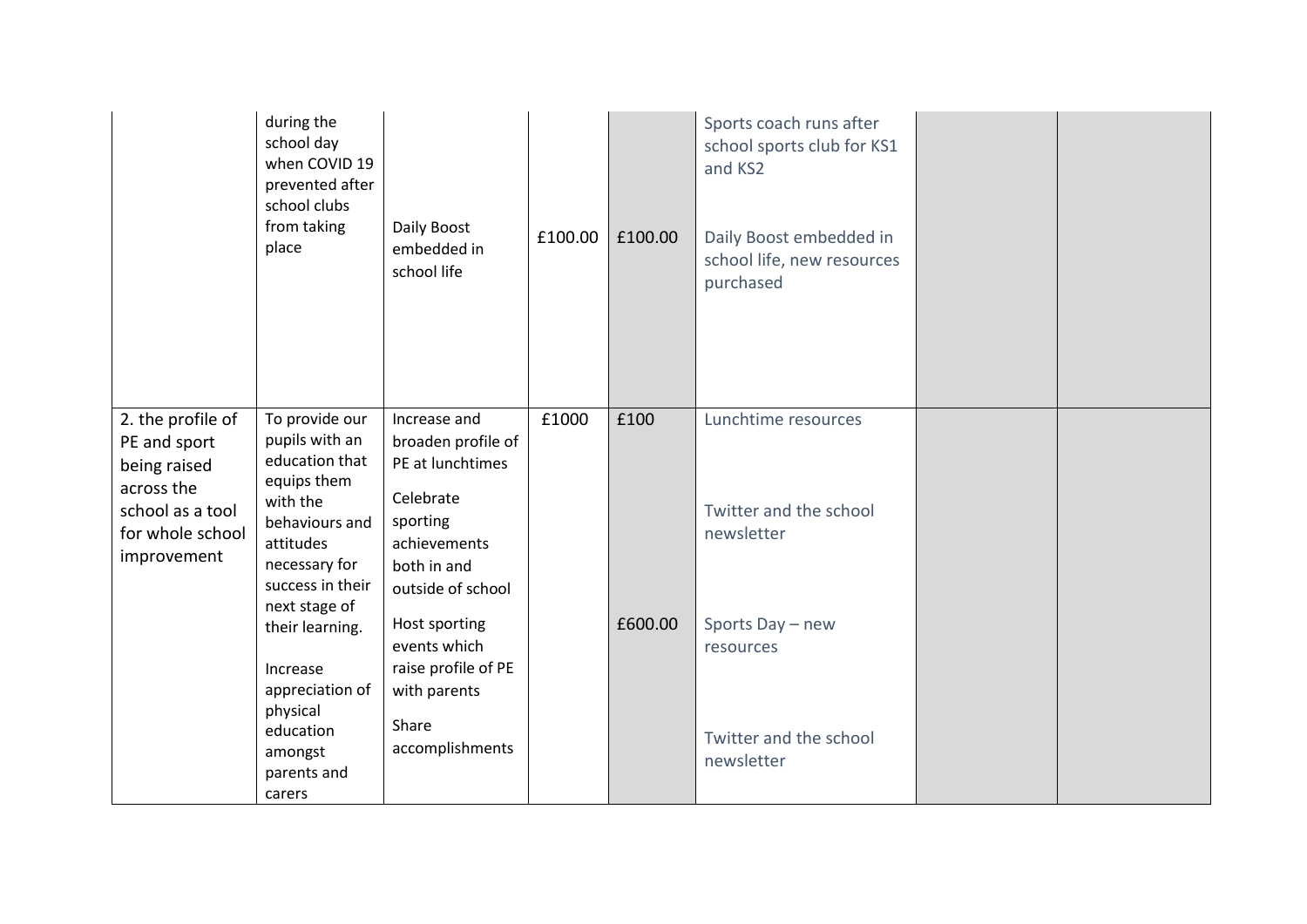|                                                                                                    |                                                                                                                                             | through means of<br>communication                                                                                                                                                                                             |         |                |                                                                                                                                                                                                                              |  |
|----------------------------------------------------------------------------------------------------|---------------------------------------------------------------------------------------------------------------------------------------------|-------------------------------------------------------------------------------------------------------------------------------------------------------------------------------------------------------------------------------|---------|----------------|------------------------------------------------------------------------------------------------------------------------------------------------------------------------------------------------------------------------------|--|
| 3. increased<br>confidence,<br>knowledge and<br>skills of all staff<br>in teaching PE<br>and sport | Secure expert<br>tuition and<br>teaching to<br>improve the<br>knowledge and<br>skill set of<br>colleagues;<br>ensuring value<br>for money   | Salary of<br>specialist PE<br>teacher<br>Seek external<br>coaching<br>courses and<br>accreditation for<br>key staff<br>Host training for<br>wider staff<br>interested in<br>leading<br>lunchtime and<br>after school<br>clubs | £15,801 | £15,801        | Teachers have observed<br>and participated in<br>lessons, working alongside<br>the coach. This has<br>improved their<br>knowledge, skills and<br>techniques, to deliver a<br>more varied programme<br>of physical educations |  |
| 4. broader<br>experience of a<br>range of sports<br>and activities<br>offered to all<br>pupils     | Increased<br>uptake of after<br>school sporting<br>activities<br>leading to<br>healthier life<br>style choices<br>and an<br>appreciation of | Source<br>additional<br>coaches who<br>offer a wide<br>variety of clubs<br>-badminton<br>-basketball<br>-cricket<br>-Football                                                                                                 | £3000   | £2,000<br>£700 | <b>Activall board</b><br>New sports introduced<br>and equipment brought.                                                                                                                                                     |  |